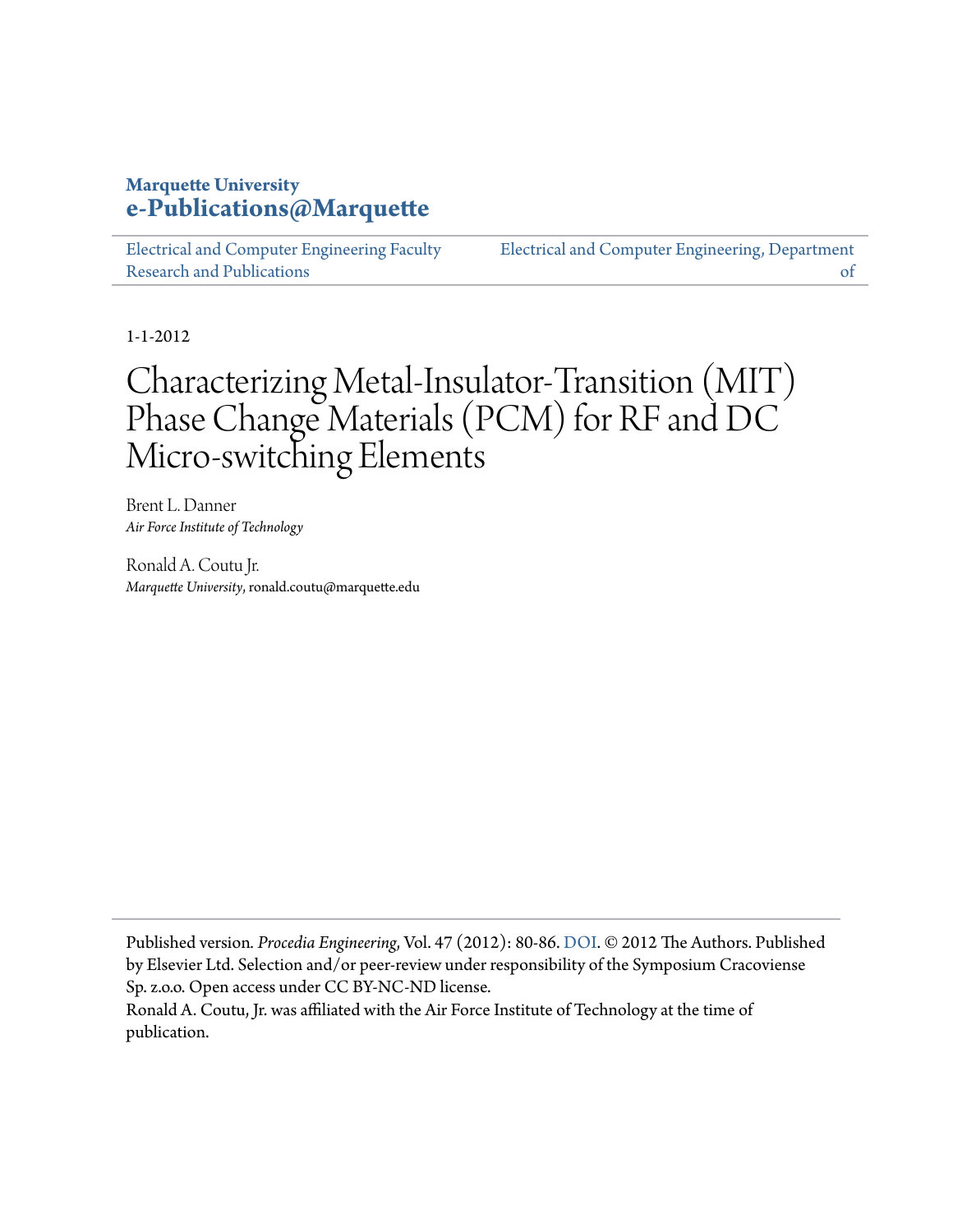

Available online at www.sciencedirect.com



Procedia Engineering 47 (2012) 80 - 83

**Procedia Engineering** 

www.elsevier.com/locate/procedia

### Proc. Eurosensors XXVI, September 9-12, 2012, Kraków, Poland

## Characterizing Metal-Insulator-Transition (MIT) Phase Change Materials (PCM) for RF and DC Micro-switching Elements

Brent L. Danner and Ronald A. Coutu, Jr.\*

*Air Force Institute of Technology (AFIT), 2950 Hobson Way, Wright-Patterson AFB, OH 45433, USA*

#### **Abstract**

Metal-insulator transition (MIT) phase-change materials (PCM) are material compounds that have the ability to be either conductors or insulators depending on external stimuli. A micromachined test structure for applying external electric fields across MIT wire segments was designed and fabricated. Using this novel test structure, Germanium Telluride (GeTe) and Vanadium Oxide  $(VO<sub>x</sub>)$  were successfully transitioned from a conductor to an insulator. The resistivity of the GeTe wire segments increased three to five orders of magnitude with ~40V applied to the parallel plates of the test structure. The  $VO<sub>x</sub>$  wires exhibited an order of magnitude transition in resistivity with  $\sim$ 20V applied. Characterization of both RF and DC switching performance of these MIT wire segments was completed and GeTe and VO<sub>x</sub> appear to be viable materials for micro-switching.

© 2012 The Authors. Published by Elsevier Ltd. Selection and/or peer-review under responsibility of the Symposium Cracoviense Sp. z.o.o. Open access under [CC BY-NC-ND license](http://creativecommons.org/licenses/by-nc-nd/3.0/).

Keywords: Metal Insulator Transition Materials (MIT), Phase Change Materials (PCM), Germanium Telluride (GeTe), Vanadium Oxide  $(VO_x)$ 

#### **1. Introduction**

The ability to control the flow of current in a wire without using a mechanical component provides the possibility for more robust switching capability. This paper reports the significant change in resistivity of GeTe and  $VO_x$  in the presence of external stimuli. In an ambient environment  $VO_2$  is an insulator with a

<sup>\*</sup> Corresponding author. Tel.: 1-937-255-3636 ext 7230

*E-mail address*:Ronald.coutu@afit.edu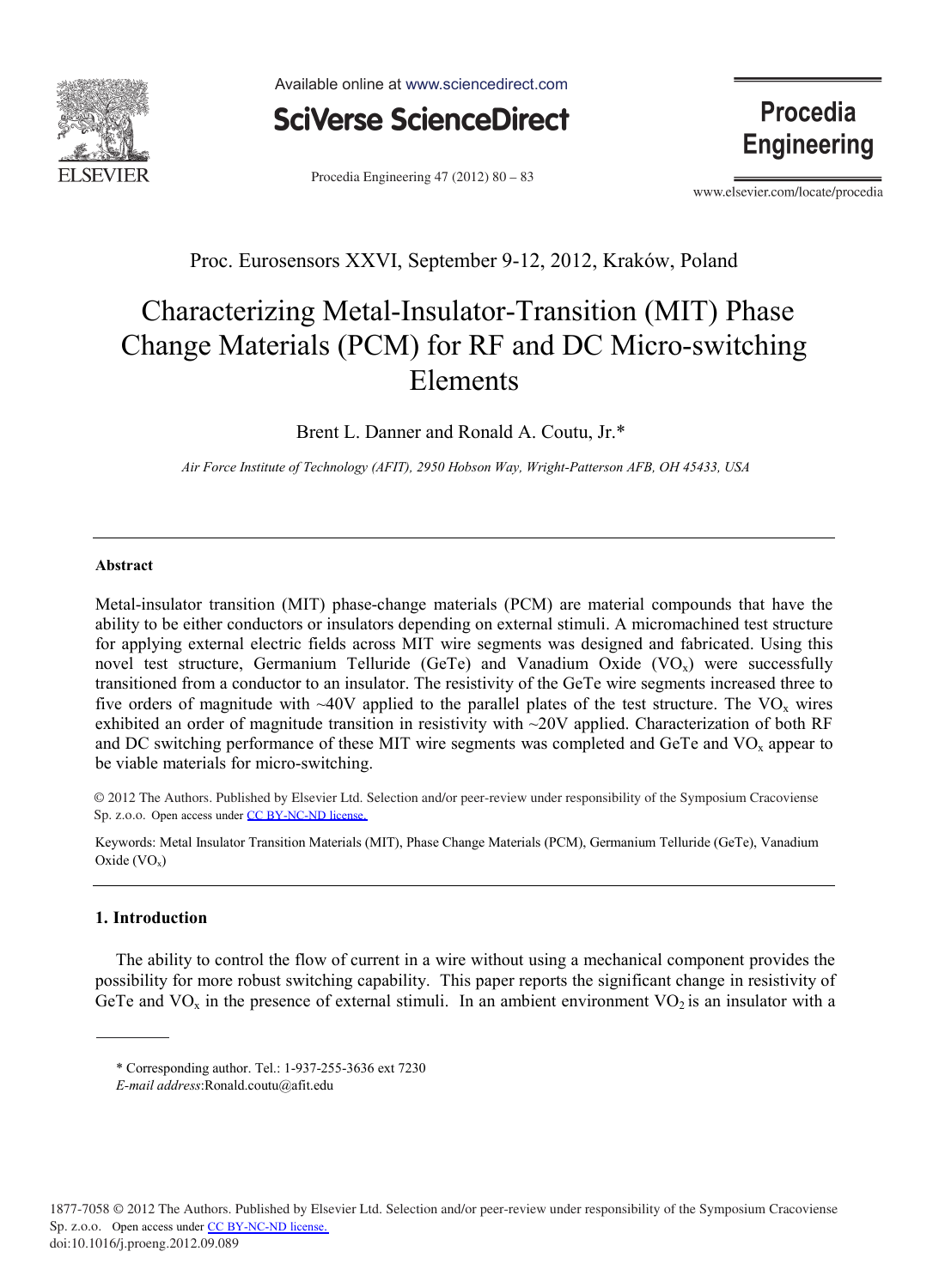monoclinic crystalline phase [1]. When thermally or electrically activated, it becomes a conductor with a tetragonal crystalline phase [1]. This transition can be used to control the flow of current through different wire segments, acting as a micro-switch. Bouyge *et al.* began using VO<sub>2</sub> in reconfigurable microwave systems and were able to create a variable resistivity of three to five orders of magnitude using an electric field across the  $VO<sub>2</sub>$  wire segment [2]. The conditions under which GeTe is deposited have a significant role in its switching ability. Polycrystalline GeTe is naturally a conductor, but resistivity of the film increases when an external stimulus is applied [3]. When deposited as an amorphous film, GeTe can be transitioned from an insulator to a conductor using thermal stimulus.

#### **2. Design**

A micromachined test structure was designed to test the varying resistivity of MIT materials in the presence of an electric field. In order to transition the material, parallel wire segments were placed on each side of the MIT wire. By placing a bias across the parallel segments, an electric field can be generated across the material. The first order magnitude of these electric fields was calculated using

$$
E = \frac{V}{D},\tag{1}
$$

where V is the voltage applied across the parallel wires and D is the distance between the plates. DC test structures, shown in Figure 1, were created with 80 μm and 100 μm gaps between the wires. Using a digital multimeter, the resistance across the MIT wire was measured while varying the electric field strength. The measured resistance is then used to calculate the resistivity of the wire segment using

$$
R = \frac{\rho L}{A},\tag{2}
$$

where R is the resistance, L is the length of the MIT wire, A is the cross-sectional area of the wire, and  $\rho$ is the resistivity of the material. By measuring the resistance while varying the voltage applied to the parallel plates, the transition of the MIT material was observed. While an electric field across any material will have some impact on the resistivity, the drastic variance in the resistivity that MIT materials exhibit makes them unique.



Figure 1. Test structure design for MIT materials.

#### **3. Fabrication**

A series of test structures were designed and fabricated in order to measure the changing resistivity across MIT materials in the presence of external stimuli. Samples were prepared on the native oxide of Si substrates. The  $VO<sub>x</sub>$  devices were created using RF sputtering to deposit 200 nm of vanadium (V). The samples were then patterned using liftoff and placed in the  $O<sub>2</sub>$  plasma asher to be oxidized. In order to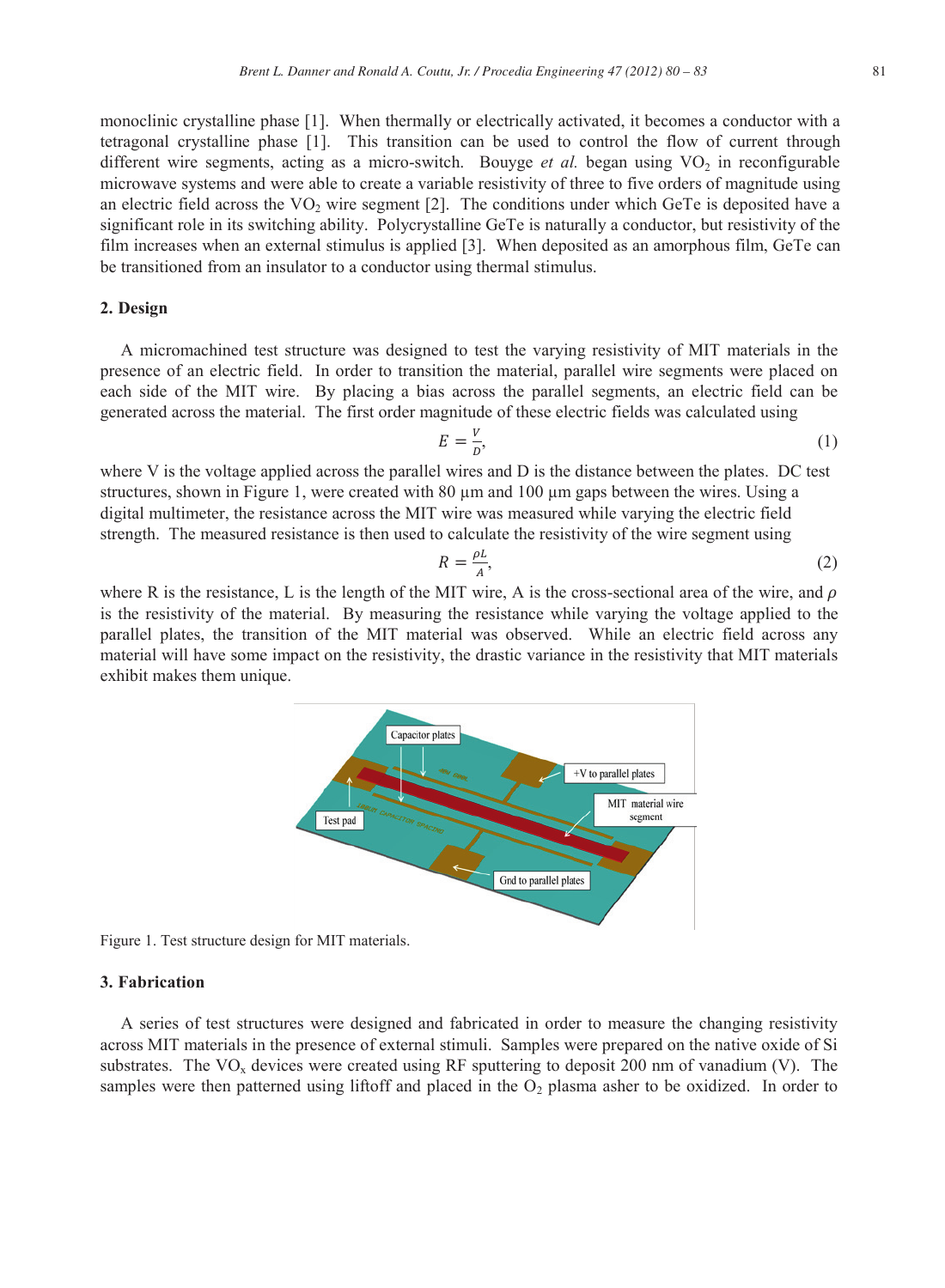make baseline resistance measurements, several samples were fabricated with pure vanadium. Gold test pads were then evaporated on top of the MIT wires for testing purposes. Samples were fabricated in a similar manner to measure the varying resistivity of GeTe wire segments. Figure 2 shows a finished test structure with a GeTe wire segment between the gold parallel plate capacitor.



Figure 2. Scanning electron microscope (SEM) image of a MIT test structure with a GeTe wire segment.

#### **4. Testing**

The DC testing was done by probing the gold test pads at the ends of the MIT wire segment and measuring the resistance across it. While measuring the resistance, the voltage across the parallel wires was slowly increased, creating a stronger electric field across the material. The  $VO<sub>x</sub>$  wire segments were tested using voltages on the parallel wires from 0 to 200 V. The shorter wires saw minimal changes in their resistivity that closely mirrored that of the baseline vanadium samples. This is attributed to only the surface of the wire being oxidized to a transition phase of vanadium oxide in the plasma asher. Therefore, in the presence of the electric field stimulus, only a small fraction of the material went through the metal insulator transition. The resistivity across the  $10,000 \mu m VO<sub>x</sub>$  wire segments increased an order of magnitude when a 20 V bias was applied across the parallel wires. The large length of the wire



Figure 3. Resistivity change in the presence of an electric field, (a) V and  $VO_x$ , (b) GeTe.